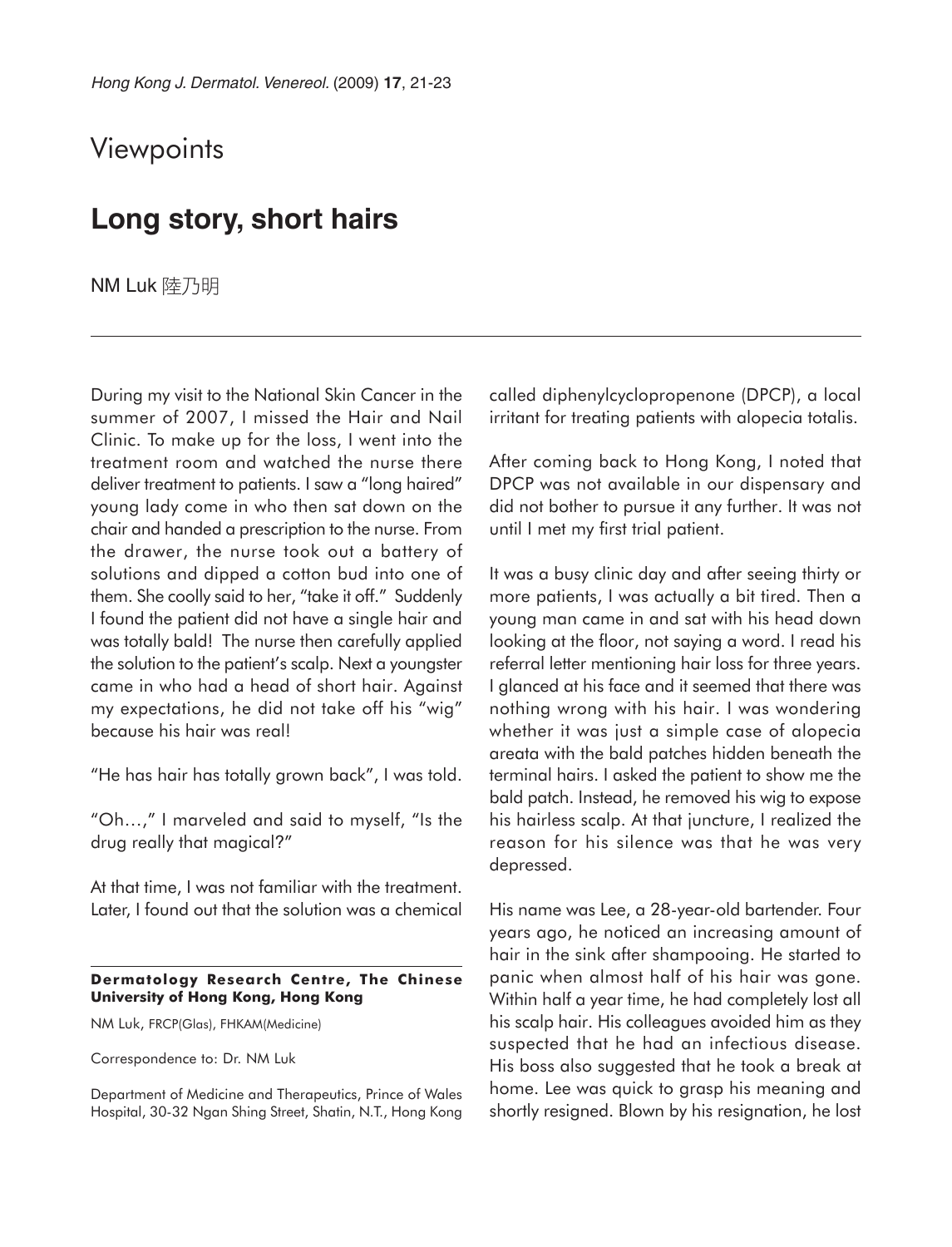confidence in dealing with people. He shrank from meeting friends. In despair, he shopped around and saw a handful of expensive doctors that cost him almost all his savings. He even tried Chinese herbs and acupuncture in vain. For three years, his hair never showed any sign of re-growth. He eventually ended up in a government skin clinic.

I was touched by Mr. Lee's story, and then my Singapore experience suddenly flashed in my mind. I muttered to myself, "perhaps DPCP will be useful."

As usual it was easier said than done. To institute the treatment, a number of problems needed to be solved. Where could I get the DPCP? How much did it cost? Who would pay for it? How could I make up the solutions? More importantly, was it safe and effective?

Going to the Internet, finding the relevant information was not difficult. We were able to locate the supplier and the local agent easily enough. Again, the substance was not too expensive; costing less than one thousand Hong Kong dollars a gram. Within a few months, the substance was delivered to us.

It came in the form of 99.99% pure crystalline powder. I searched the literature about the treatment concentrations and the possible solvent used. I was taken aback when I learnt that the lowest concentration of application was 0.001%. I contacted the pharmacist and requested for help, but was politely turned down, alleging that they did not have the appropriate measuring instrument. I was very frustrated. What was I supposed to do with this powder? More importantly, I missed the opportunity to offer my help to these miserable patients. I blamed myself for not being thoughtful enough before acquiring the DPCP.

Two weeks later while I was strolling in the University campus, I stopped outside the Chung Chi stadium and watched people playing football. I saw a short chap yelling in the pitch. He kicked the ball with all his might but missed. He tumbled over and fell heavily on the ground. I recalled a similar scene more than 20 years ago when our undergraduate football team played against the staff. The chap had the reminiscence of Dr. Kelvin Chan, a friendly Professor from the Department of Pharmacy. At that moment, I was struck by an idea and a solution seemed to emerge.

I was not acquainted with Professor Kenneth Lee at that time though I knew he had an ardent love for charity. I saw him and his son play the violin in a fund-raising program on television. I thought to myself, "Perhaps, Professor Lee is the right person to seek help." So I sent him an e-mail stating my request and attached an article on the use of DPCP to treat alopecia totalis. Two days later, I received his reply asking me to discuss with him in more detail about the type of preparations I wanted. See! I had found the right person. I took the powder with me and went straight to the Department of Pharmacy at the Basic Medical Science Building and explained to Professor Lee about my request enthusiastically. A few weeks later, I had my armamentarium in my hands and was ready to offer my help.

Theoretically, the application of DPCP was not difficult. Initially you have to sensitize the patient by applying a 2% DPCP solution to a small test area. Two weeks later, if there were no untoward side-effects, you started to administer the lowest concentration, i.e. 0.001% to the whole scalp. You then slowly stepped up the concentration, aiming to maintain a minimal irritation. The application has to be applied weekly, which is taxing for both the patient and the physician. As this was our first patient, we did not really know what would happen. In our patient, apart from a few bullae over his scalp, there were no serious adverse effects from the sensitizing procedure. We then slowly stepped up our concentrations from 0.001% to 0.01% and then 0.05%. Week after week, we